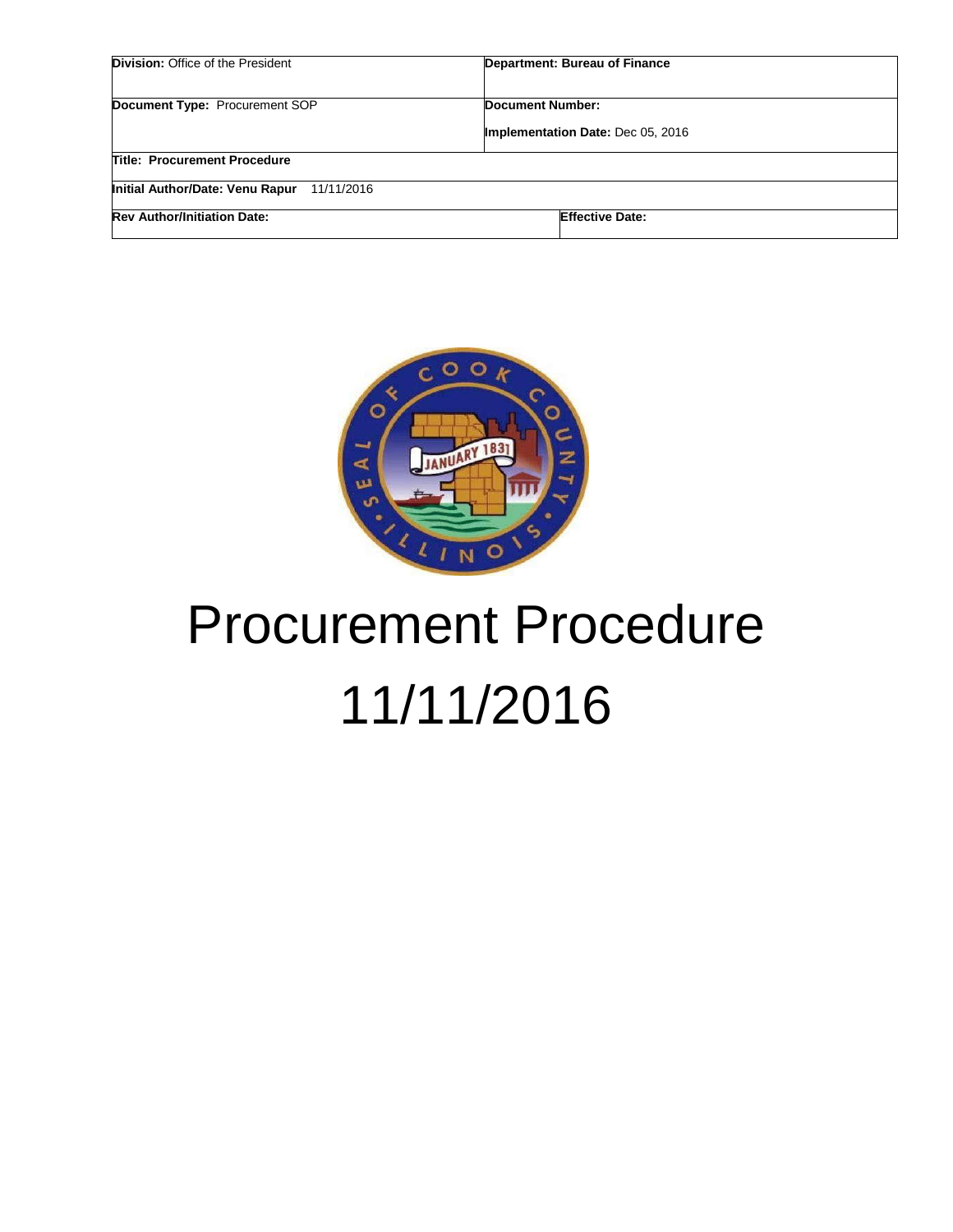| <b>Division:</b> Office of the President      | Department: Bureau of Finance     |  |
|-----------------------------------------------|-----------------------------------|--|
| <b>Document Type: Procurement SOP</b>         | Document Number:                  |  |
|                                               | Implementation Date: Dec 05, 2016 |  |
| <b>Title: Procurement Procedure</b>           |                                   |  |
| Initial Author/Date: Venu Rapur<br>11/11/2016 |                                   |  |
| <b>Rev Author/Initiation Date:</b>            | <b>Effective Date:</b>            |  |

#### **1.0 Purpose**

The purpose of this Standard operating procedure manual is to document Cook County online requisitioning tool for faster and more accurate procurement process. With online requisitions, we can centralize the purchasing department, source requisitions with the best suppliers, and ensure appropriate management approvals are obtained before creating purchase orders from requisitions.

#### **2.0 Scope**

This procedure applies for Purchases made by CCP, CCH & CCT employees in Oracle EBS and third party procurement systems such as eMarketplace, Global Health Exchange (GHX).

#### **3.0 Requisition to Receipt Process**

- **3.1 Requisitions**
- **3.2 Purchase Orders**
- **3.3 PO Receipts**

#### **3.4 Return to Vendor**

3.4.1 Manage Requisitions

If the requisition is a catalog requisition, GHX system is used only by Cook County employees to create purchase requisitions for stock, non-stock and services. This is an online system where requestors enter requests using favorites, templates and catalogs.

Workflow approval process is used for approving the requisitions. Approvals workflow includes anywhere from  $1 - 4$  persons. When requisitions are initiated in GHX, the requestor/user has to ensure correct contract number/price is entered and submitted for approval. If the requisition is rejected, it would go back to into the queue of the requestor/user to fix the error.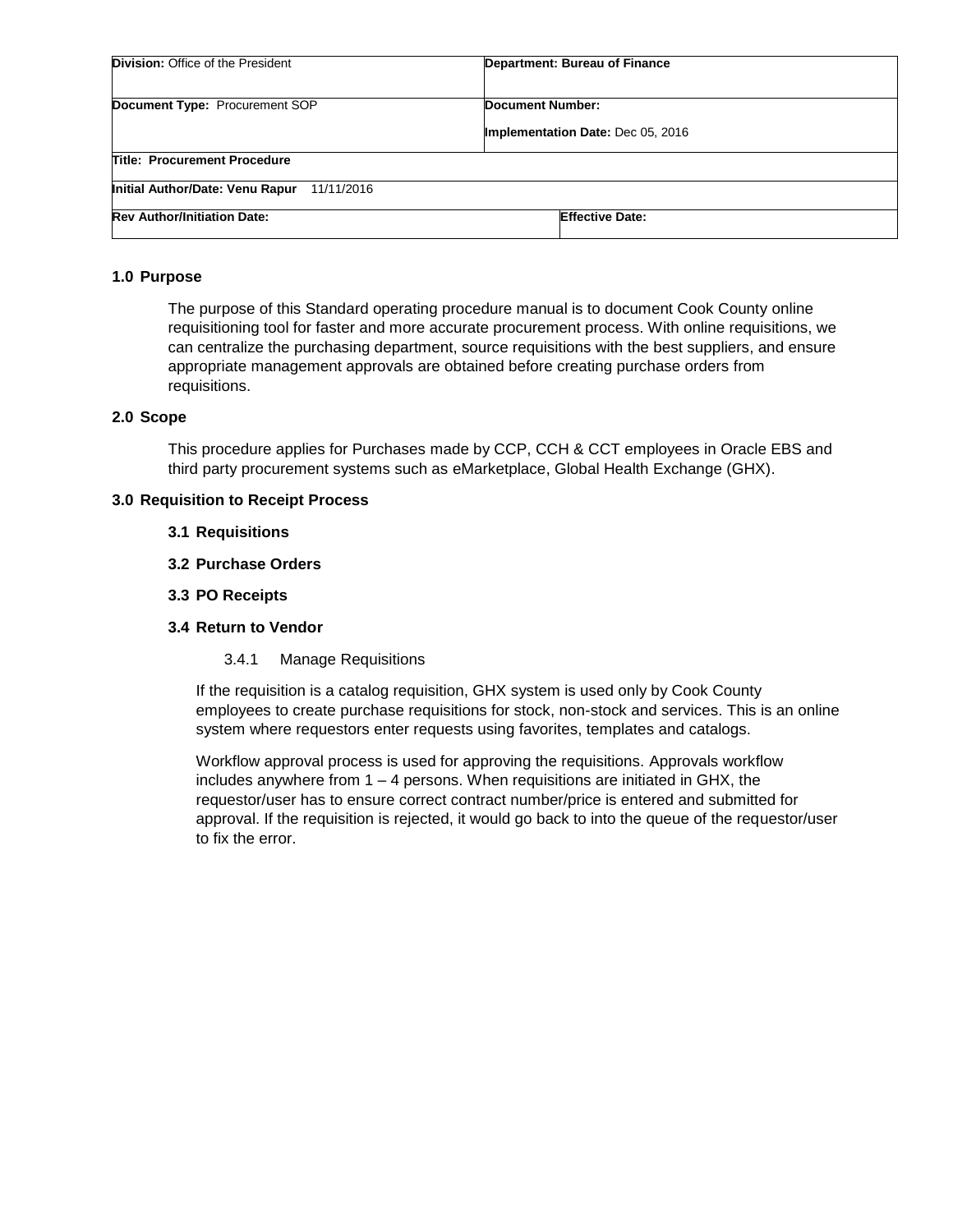| <b>Division:</b> Office of the President      | Department: Bureau of Finance                         |
|-----------------------------------------------|-------------------------------------------------------|
| Document Type: Procurement SOP                | Document Number:<br>Implementation Date: Dec 05, 2016 |
| <b>Title: Procurement Procedure</b>           |                                                       |
| Initial Author/Date: Venu Rapur<br>11/11/2016 |                                                       |
| <b>Rev Author/Initiation Date:</b>            | <b>Effective Date:</b>                                |

## **3.5 Process flow**



#### 3.5.1 Market Place

This is an online tool for Cook County employees to shop and order goods from preferred supplier contracts. Key features of Market Place are the ability to compare-shop across multiple supplier web sites to search, find and compare products from different supplier contracts.

This tool facilitates users to search for products thru category or Suppliers. There are six categories (Electrical Products, Equipment & Supplies, Facility Maintenance, Repair and Operations, Office Supplies & Paper, Public Safety & Emergency Preparedness Goods, Roofing Supplies, Large Equipment Rental) available and user can quickly search the catalog within a category. The tool also enables the user to quickly identify the supplier available within the tool and access an individual supplier website to order goods via punch out. Grainger, Graybar, Guy Brown, Hertz (Equipment Rental), HD Supply Maintenance, Safeware, Montenegro Paper Ltd are suppliers which the users can order goods from.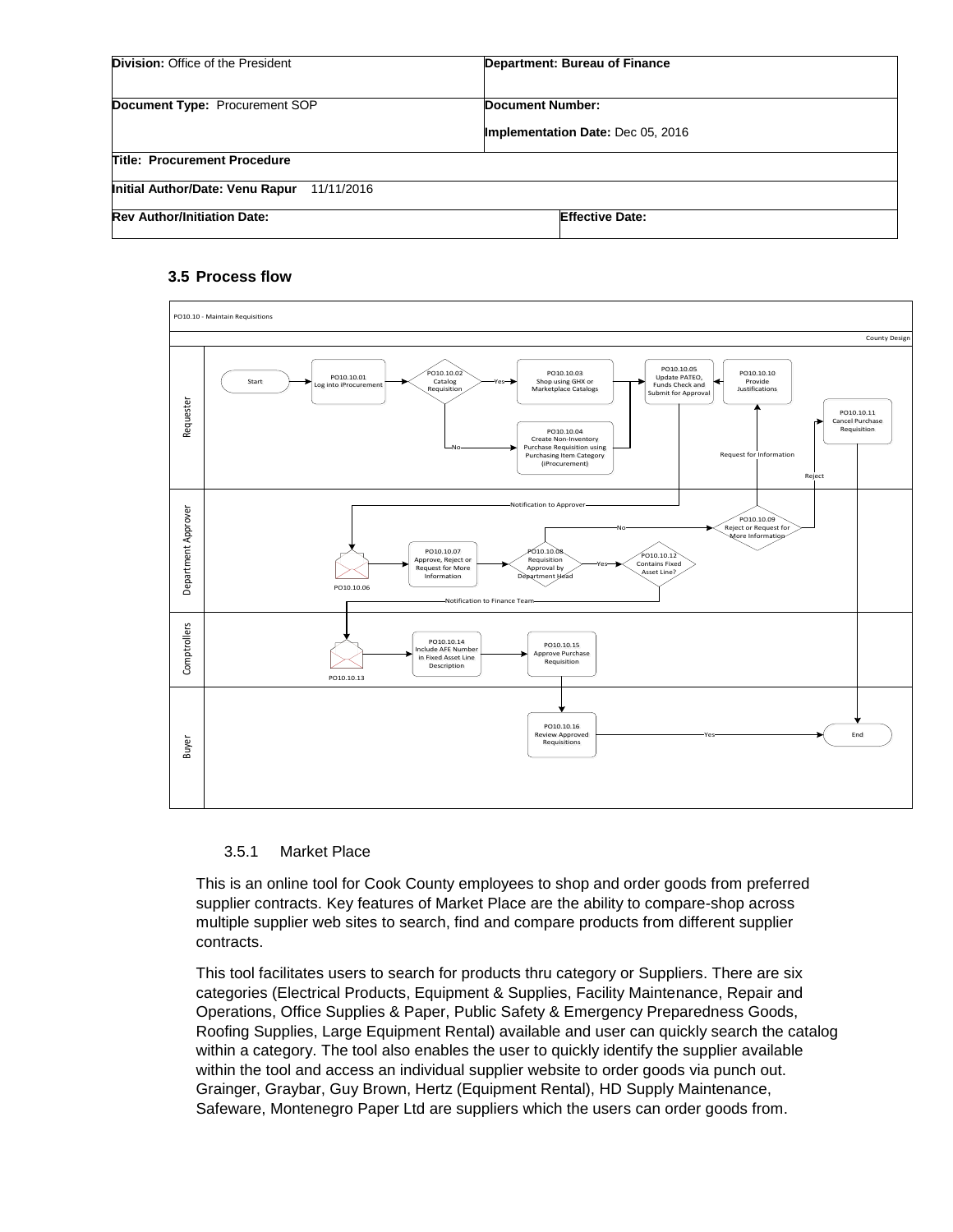| Division: Office of the President             | Department: Bureau of Finance     |  |
|-----------------------------------------------|-----------------------------------|--|
| <b>Document Type: Procurement SOP</b>         | <b>Document Number:</b>           |  |
|                                               | Implementation Date: Dec 05, 2016 |  |
| <b>Title: Procurement Procedure</b>           |                                   |  |
| Initial Author/Date: Venu Rapur<br>11/11/2016 |                                   |  |
| <b>Rev Author/Initiation Date:</b>            | <b>Effective Date:</b>            |  |

#### **Process Flow**



## **3.2 Purchase Orders**

Approved Purchase Requisitions become a Standard Purchase Order or Blanket Release in Oracle. While converting Requisitions, the buyer would check if an open blanket PO exists. If a blanket PO exists, all attributes including price is copied and then a blanket release is made. After a PO is created, the PO Header information such as Payment Terms, Freight Terms, Supplier Contact are reviewed. Similarly, PO Line details such unit price, need by date and Shipment schedule details, warehouse, invoice match option and receiving controls are reviewed. After the Purchase Orders are created, the PO is validated with correct contact number or Project and Grant information, and funds check is performed in the system. During the funds check process if a Purchase Order fails on funds check, an email is sent out to the requestor about the funds check failure. After the Purchase Order is approved, purchase documents are sent to Supplier via EDI, Fax, Email or Mail.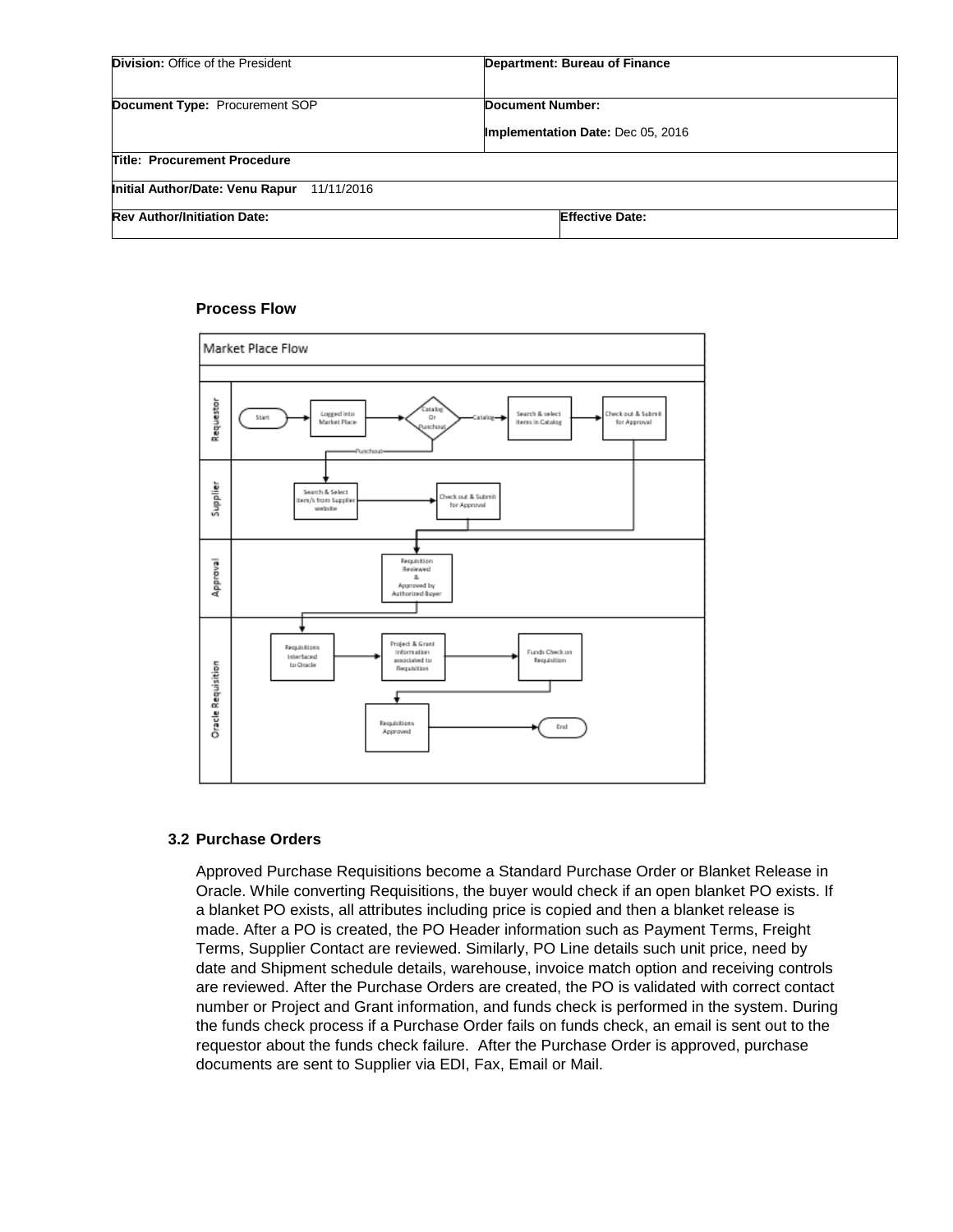| <b>Division:</b> Office of the President      | Department: Bureau of Finance     |  |
|-----------------------------------------------|-----------------------------------|--|
| Document Type: Procurement SOP                | <b>Document Number:</b>           |  |
|                                               | Implementation Date: Dec 05, 2016 |  |
| <b>Title: Procurement Procedure</b>           |                                   |  |
| Initial Author/Date: Venu Rapur<br>11/11/2016 |                                   |  |
| <b>Rev Author/Initiation Date:</b>            | <b>Effective Date:</b>            |  |

## **3.3 Process Flow – Purchase Order**



# **3.4 PO Receipt**

Requestors receive goods and services against the Interfaced Purchase Orders in Lawson and receipt of goods are interfaced to Oracle EBS to support the AP Invoice process in the system where an invoice is matched to PO and Receipt.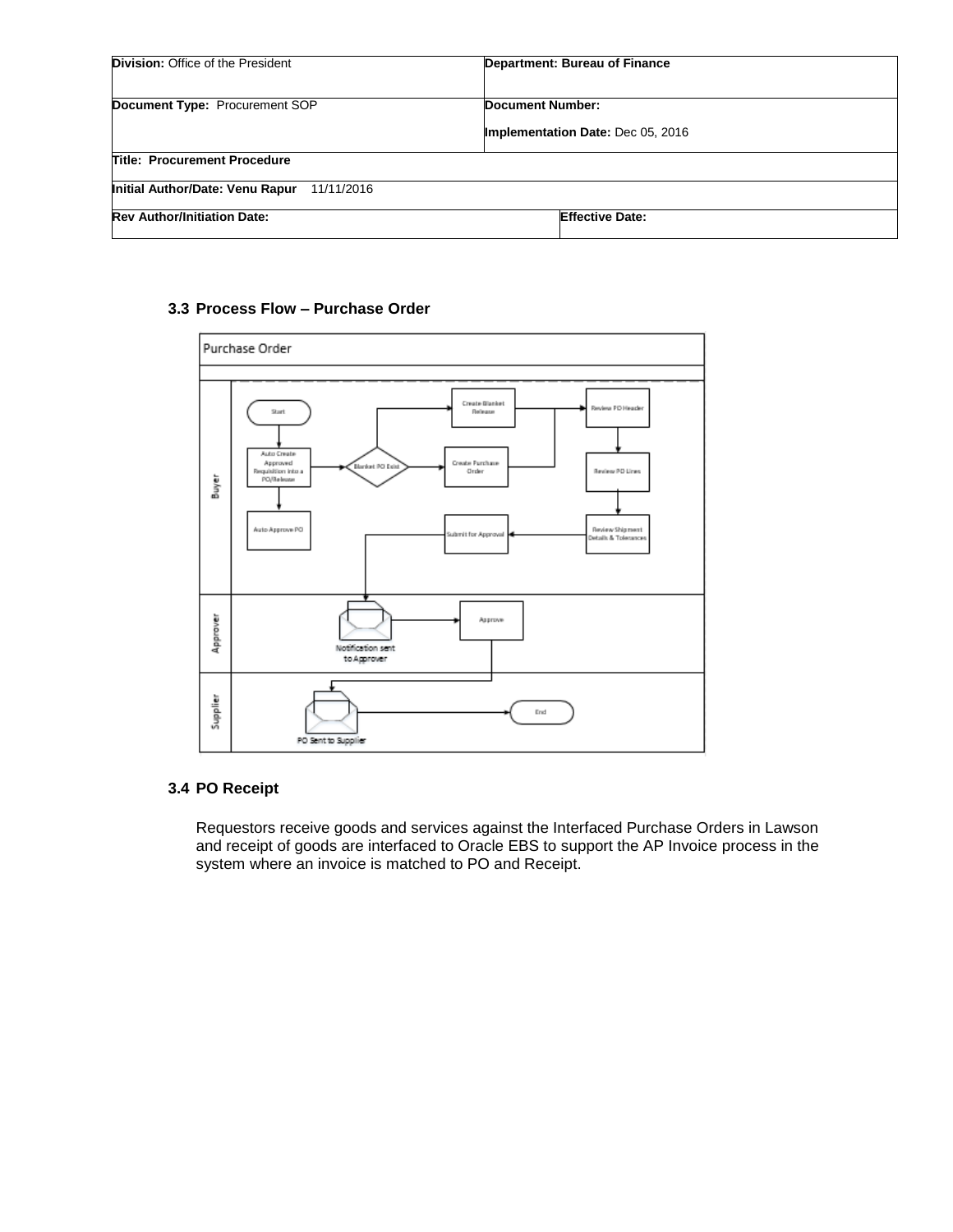| <b>Division:</b> Office of the President      | Department: Bureau of Finance     |  |
|-----------------------------------------------|-----------------------------------|--|
| Document Type: Procurement SOP                | <b>Document Number:</b>           |  |
|                                               | Implementation Date: Dec 05, 2016 |  |
| <b>Title: Procurement Procedure</b>           |                                   |  |
| Initial Author/Date: Venu Rapur<br>11/11/2016 |                                   |  |
| <b>Rev Author/Initiation Date:</b>            | <b>Effective Date:</b>            |  |

# **3.5 Process Flow – PO Receipt**



## **3.6 Return to Vendor**

Return request is created in Oracle EBS. Receiver or Buyer enters the return item, quantity and location. Debit memo creation is optionally selected for purchase returns. After the return is recorded in EBS, the goods are returned to the Supplier.